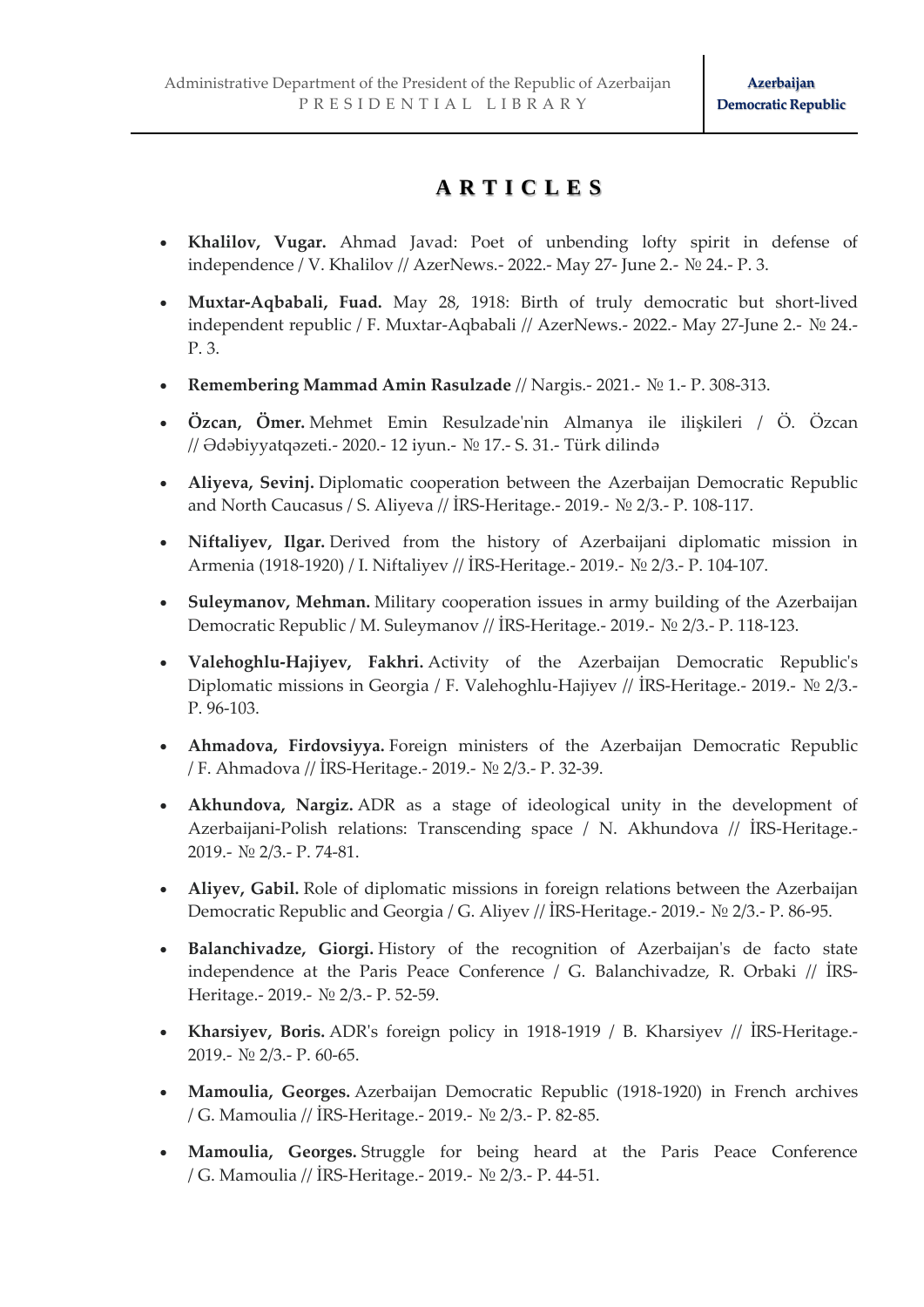- **Ozdashli, Esma.** Foreign policy of the Azerbaijan Democratic Republic amid international developments / E. Ozdashli // İRS-Heritage.- 2019.- № 2/3.- P. 66-73.
- **Kerimkhanov, Abdul.** Nation celebrates 101 years of ADR / A. Kerimkhanov // AzerNews.- 2019.- May 28.- № 47.- P. 1.
- **Ismayilova, Laman.** Italy marks centennial of Azerbaijan Democratic Republic / L. Ismayilova // AzerNews.- 2018.- September 28.- № 74.- P. 3.
- **Aliyeva, Kamila.** Azerbaijani Parliament turns 100 / K. Aliyeva // AzerNews.- 2018.- September 26.- № 73.- P. 1-2.
- **Shirinov, Rashid.** Armenia is in self-isolation because of territorial claims against neighbors / R. Shirinov // AzerNews.- 2018.- September 19.- № 71.- P. 4.
- **Aliyeva, Kamila.** History sees 100th anniversary of Baku's liberation / K. Aliyeva // AzerNews.- 2018.- September 14.- № 70.- P. 2.
- **Ismayilova, Laman.** 100th anniversary of ADR marked in New York / L. Ismayilova // AzerNews.- 2018.- June 22.- № 47.- P. 7.
- **Aliyeva, Kamila.** President Aliyev: Establishment of Azerbaijan Democratic Republic is historical event / K. Aliyeva // AzerNews.- 2018.- May 30.- № 41.- P. 2.
- **Ismayilova, Laman.** "The Last Session" documentary screened in Baku / L. Ismayilova // AzerNews.- 2018.- May 30.- № 41.- P. 1-2.
- **Aliyeva, Kamila.** Azerbaijan celebrates centenary of ADR / K. Aliyeva // AzerNews.- 2018.- May 25.- № 40.- P. 2.
- **Nazarli, Amina.** Azerbaijan Democratic Republic, glorious page of national history / A. Nazarli // AzerNews.- 2017.- May 26.- № 39.- P. 2.
- **Ganbarov, Asaf.** Azerbaycan Halk Cumhuriyetinde din ve devlet ilişkileri: 1918-1920 / A. Ganbarov // BDU-nun İlahiyyat Fakultəsinin Elmi məcmuəsi.- 2017.- № 27.- S. 343- 354.
- **Abutalibov, Ramiz.** Rasulzade and the idea of a Caucasus Confederation / R. Abutalibov // Visions of Azerbaijan.- 2016.- № 3.- P. 48-52.
- **Mammadov, Marabbas.** Opposed to denikin: As a diplomatic representative of the ADR Cafar bay Rustambayov prevented attacks on independent Azerbaijan // Region plus.- 2015.- № 43.- P. 44-47.
- **Nazarli, Amina.** October 18: A glorious page in Azerbaijan's history // AzerNews.- 2015.- October 2.- № 81.- P. 2.
- **Musabayov, Rasim.** The Armenian idee fixe has ended in Failure: Just as it was a century ago, Azerbaijan is once again shoulder to shoulder with Turkey: [Turkey organized an impressive act of remembrance for the hundreds of thousands of servicemen of the First World War lost on both sides during the battles on the Gelibolu [Gallipoli] Peninsula and Canakkale. A solemn ceremony that symbolized the